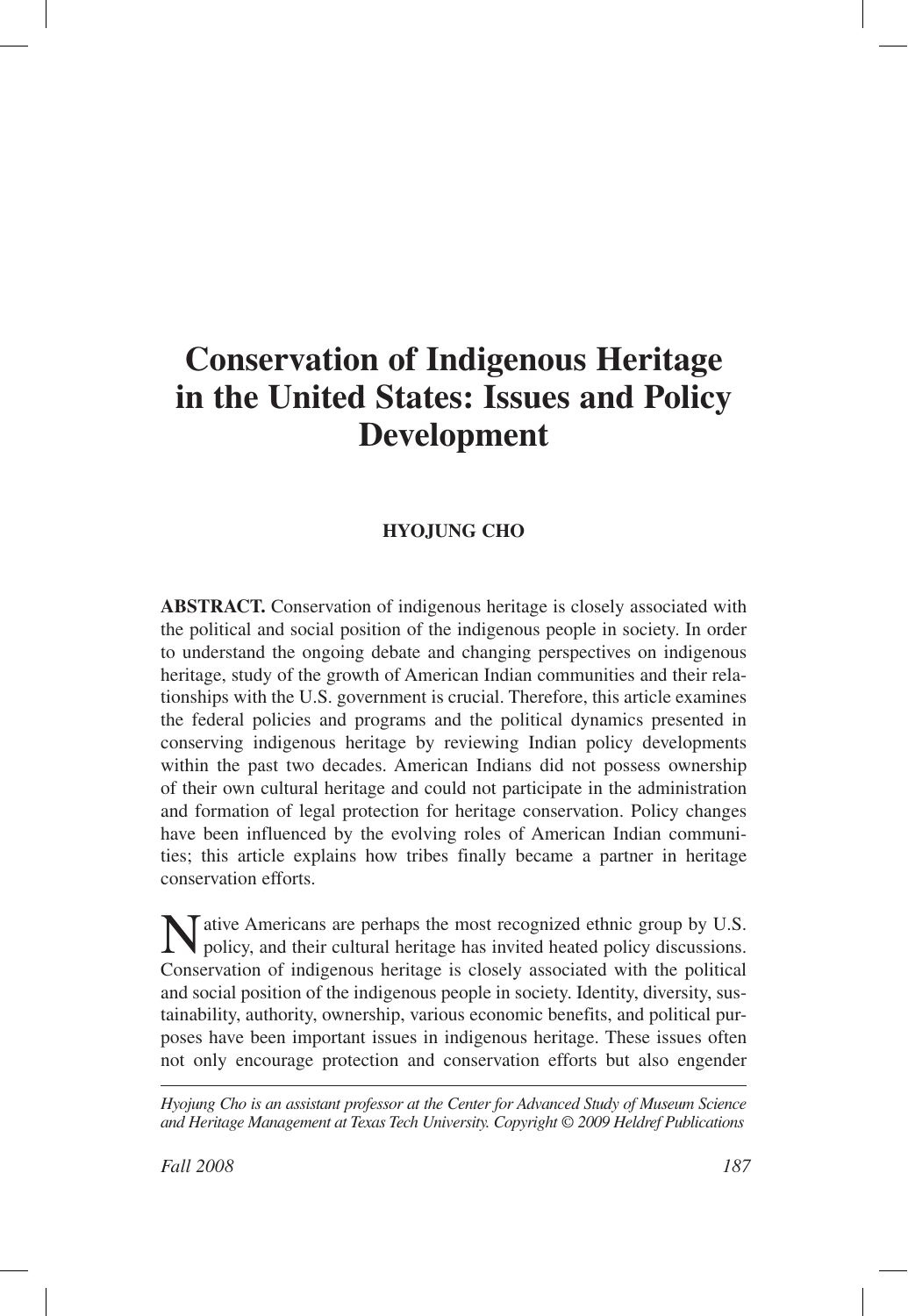conflicts. Moreover, the issues and operations in indigenous heritage can vary depending on the history and politics of a country. In order to understand the ongoing debate and changing perspectives on indigenous heritage, the study of American Indian communities and their relationships with the government is crucial.

Preservation policies have addressed the tangible heritage of Indians, such as their properties, lands, sites, and archeological remains. Folklife programs have presented and documented the performing arts and oral traditions—the intangible heritage of Native Americans. When referring to their intangible heritage, U.S. public policy programs often use the words "folk" or "traditional." These concerns have largely informed federal programs regarding American Indian culture.

This article examines the federal policies and programs and the political dynamics involved with conserving indigenous heritage, particularly with policy development in the last two decades. The advocacy efforts of the Native American community are also studied to see what their policy concerns are and how the federal understanding of indigenous heritage has changed. The early federal policies on indigenous heritage are briefly discussed after reviewing some key definitions; next, the federal players and their programs to support conservation of indigenous heritage are studied. The later part of the article focuses on the policy developments in the conservation of indigenous heritage since the end of the 1980s and considers new directions in the relationship between the federal government and tribal governments.

#### **TERMINOLOGIES**

The term "indigenous" carries a discriminatory and degrading notion. In many countries, including in the United States, the term has been controversial. In the United States, indigenous heritage can refer to both tangible heritage, or physical remains, and intangible heritage, or cultural traditions and expressions, of aboriginal people who occupied North America before the arrival of European settlers. Unlike other U.S. ethnic minorities, Indians have to claim their legal status and prove their eligibility to obtain government services and land. Nonetheless, deciding who is an American Indian can be complicated, since definitions of the Indian vary from one administration to another. Even agencies at the federal level can define that status differently depending on their programs (Chaudhuri 1985). The Indian Self-Determination and Education Assistance Act of 1975 and the Native Hawaiian Education Act of 1965 provide the clearest definitions for Indian-related policies. The Self-Determination and Education Assistance Act defines an Indian as a person who is a member of an Indian tribe. The act further says an Indian tribe is: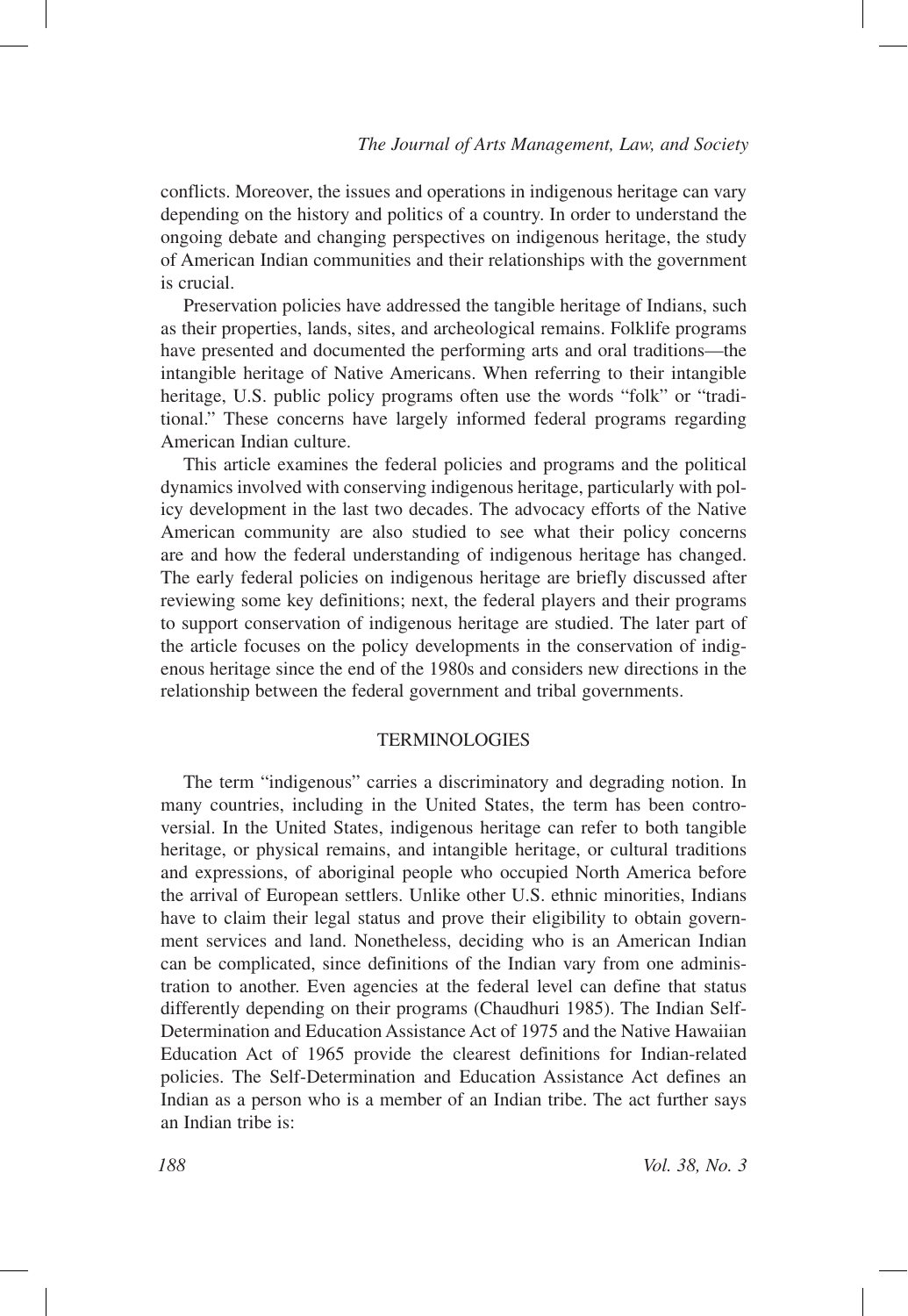Any Indian tribe, band, nation, or other organized group or community, including any Alaska Native village or regional or village corporation as defined in or established pursuant to the Alaska Native Claims Settlement Act (85 Stat. 688), which is recognized as eligible for the special programs and services provided by the United States to Indians because of their status as Indians. (U.S. Congress 1975, Sec. 4, d, e)

The terms "American Indian" and "Native American" have been used more commonly than the term "aboriginal" or "indigenous" in the United States. Due to the controversial term "Indian," a new term was sought during the civil rights movement of the 1960s, giving rise to the term "Native American" as one of replacements (Chaudhuri 1985). Both terms have appeared in federal policies; however, many in the indigenous communities feel that the term "native" is offensive and implies a negative and primitive impression. Thus, all these terms have drawbacks. When the federal government uses "Native American" or "American Indian," the term usually refers to American Indians, Alaska Natives, and Native Hawaiians.

The term "tribe" has been controversial as well. The term carries multiple meanings even in the field of anthropology. What the term "tribe" means can be a response to social and political conditions and events. It can describe a type of sociopolitical organization or a stage of developmental progress of such an organization. Anthropological definitions tend to imply honor or integrity (Sheffield 1997). Nevertheless, in contemporary society, the implications may be less positive. Fred Gearing stresses the political connotation of tribe as "a political array of social boundaries" (1968, 111). The boundaries can be religion, language, economy, and politics. Due to the negative experiences that degrade their history and pride, Native Americans have rejected the use of the word altogether and have used their own term of choice,"nation," to stress their sovereignty (Sheffield 1997).

For the purpose of conservation or promotion of indigenous heritage, the definition used by the Department of the Interior (DOI) is most influential. The DOI has expanded the beneficiaries of its programs and tried to improve cooperation on conservation of indigenous heritage with tribes. However, the definitions still imply that authority on conservation of indigenous heritage belongs to the U.S. government. In this article, I use the terms "Native American" and "American Indian" interchangeably, simply because of the absence of better terminology.

#### INDIGENOUS HERITAGE AS ARCHAEOLOGICAL RESOURCES

The U.S. government, especially in the beginning, never recognized any obligation to conserve Indian heritage and culture. The social and cultural relationship between new settlers and Indian tribes hardly evolved beyond the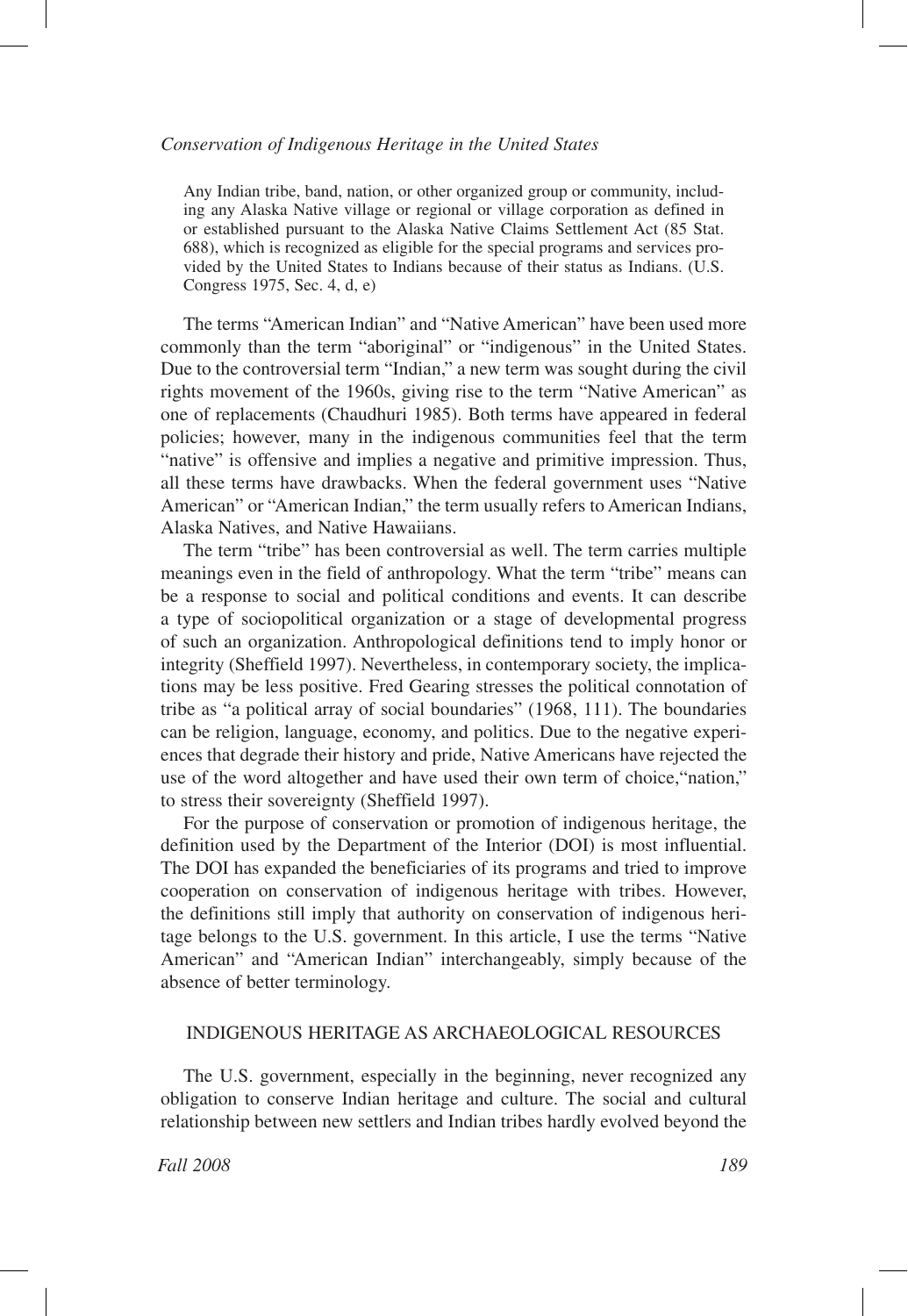#### *The Journal of Arts Management, Law, and Society*

necessary cultural and economic trades, and as the settlers' dominance grew, tribal oral history and art became isolated from the majority culture and society (Dorson 1959). Passing down traditions through custom, rituals, or oral transmission in tribal communities became more difficult as the economic and social dependency of tribes grew. Indian traditions and culture began to develop solely into objects of tourist interest or scientific study in anthropology, archaeology, and ethnography (Dorson 1959). Indeed, these scientific research groups have heavily influenced policies on preserving American Indian heritage.

Historically, policy on indigenous heritage has been primarily an acknowledgment of this cultural patrimony and has underscored it as a part of national resource preservation. Subsequent policies and programs focused on the archeological remains of Indian culture. For example, in 1892 Congress authorized the establishment of the Casa Grande archeological reserve to save the ruins of this prehistoric adobe structure in Arizona. The first national legislation was the American Antiquities Act of 1906, which protected prehistoric ruins on federally owned lands. The act fundamentally supported scientific study and neglected the spiritual aspects and cultural practices of Native American culture. Indian remains and sacred objects were classified as archeological resources, which allowed them to be excavated and handled for research.

Colwell-Chanthaphonh considers the act a legal process for "incorporating Native Americans into the web of national politics and markets" and for placing Indian cultural resources under U.S. governmental control (2005, 375). The tension between cultural extermination and archeological preservation of indigenous heritage resembles other nations' colonial practices that eradicated aboriginal culture, while taking possession of the group's artistic and cultural treasures.

#### **Preservation through Folklife Programs**

While the policies and programs of conservation concerning built heritage often disregard indigenous heritage unless associated with the white man's history, federal programs and policies on the intangible aspects of Native American heritage have come to embrace the tangible as well. The Antiquities Act and federal archeological programs did not exclusively protect indigenous heritage and did not necessarily reflect Indian ways of conservation. While the involvement of the federal government in folklore may not be sizable, indigenous heritage has often been promoted under a variety of folklife programs, which usually documented and presented indigenous heritage. The federal government established the Bureau of American Ethnology in the late nineteenth century. The initial federal program in traditional culture was the Archive of Folk Culture (AFC) in the Library of Congress in 1928, followed by the New Deal projects that were operated in the early 1930s. The National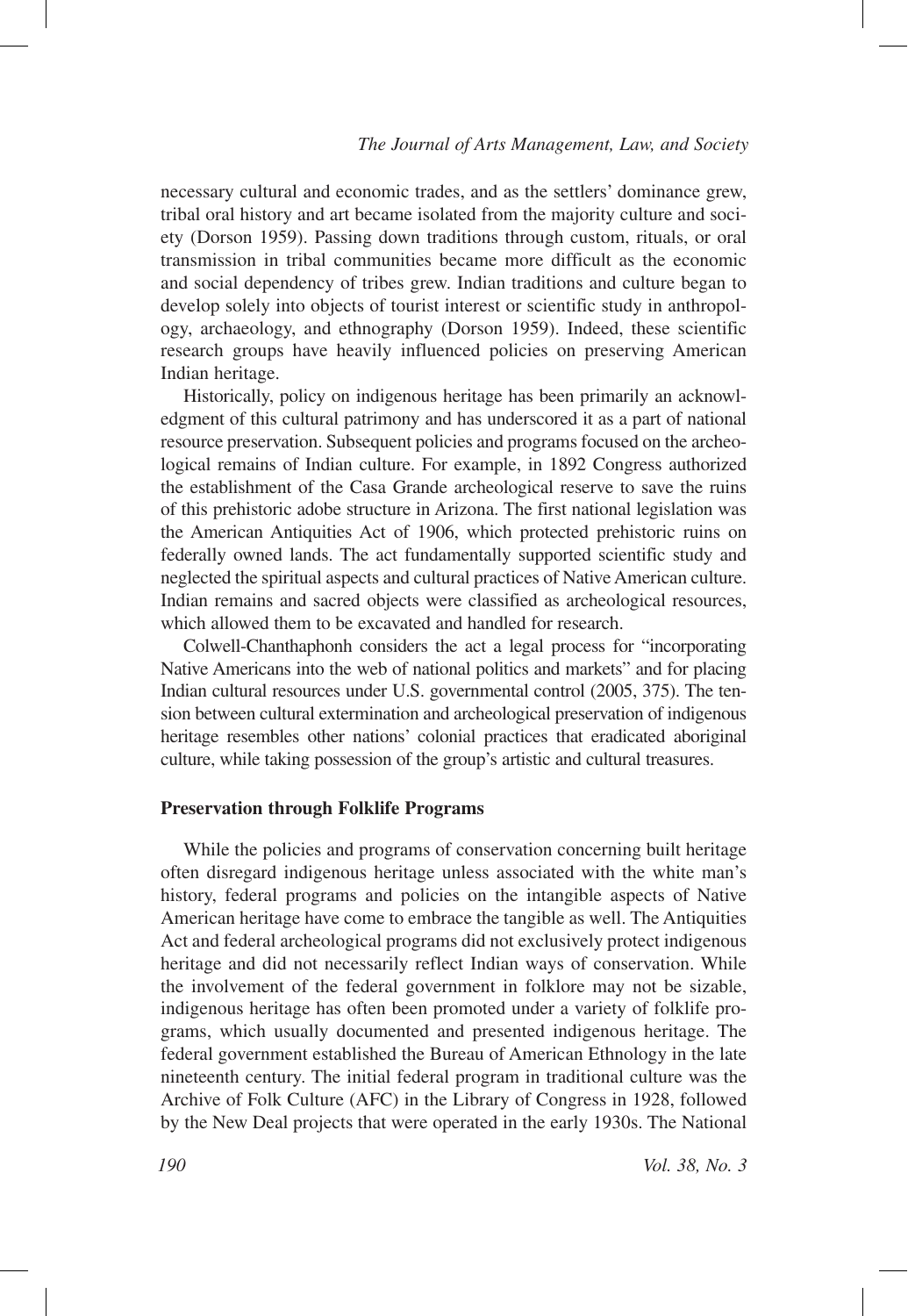Endowment for the Arts (NEA), the AFC, and the Smithsonian Institution's Center of Folklife and Cultural Heritage (CFCH) are considered the three primary players for folklife at the federal level. The NEA concentrates on the artistic aspect of folklife, ranging from dance and music to visual art. The AFC and the CFCH are involved in general folklife with strong emphases on indigenous heritage.

The NEA created its folk arts program in 1974 to meet the demands of the wide-ranging artistic and cultural legacy in the United States. The Folk and Traditional Arts Program of the NEA is designed to support heritage preservation as well as artistic excellence, and indigenous heritage is a significant part of the program. Supporting institutions or organizations that promote the preservation of native heritage and tradition, such as the Alaska Native Heritage Center, not only honor native cultural tradition but also support the tribal community. The NEA has also recognized individual artists and specific forms of traditional art through programs such as the one that grants National Heritage Fellowships. The chosen artisans or craftspeople, such as basket weavers, quill workers, and tradition bearers, have been honored as masters. For example, Emily Kau'i Zuttermeister, a hula master, and Paul Tiulana, an Inupiaq Eskimo mask-maker, dancer, and singer, were honored in 1984; Alice New Holy Blue Legs, a fellowship winner in 1985, was a Lakota Sioux quill artist (National Endowment for the Arts 2008).

Through these programs, the agency has supported the preservation and artistic excellence of indigenous heritage and has recognized American Indian artists and craftspeople. The programs recognized Indian arts and crafts that were largely ignored by the fine-art market or institutions. Since folk art or cultural tradition passes to the next generation in informal settings within a community, recognizing individuals who have special artistic skills is particularly important for cultural survival.

The establishment of the American Folklife Center marked a federal sense of urgency about saving a disappearing heritage. The American Folklife Preservation Act, enacted by Congress in 1976, created the Center to "'preserve and present' this great heritage of American folklife through programs of research, documentation, archival preservation, reference service, live performance, exhibition, publication, and training" in the Library of Congress (American Folklife Center 2004). A large part of its collection originated from the collections of the Archive of Folk Culture. The Center heavily focuses on the conservation of indigenous heritage, especially in its early periods. An important part of the collections is Native American Music and Narratives, in which diverse forms of intangible Native American heritage have been documented as sound and moving image recordings, photographs, and archives. This employs anthropological and ethnographic approaches to the intangible heritage of Indian tribes.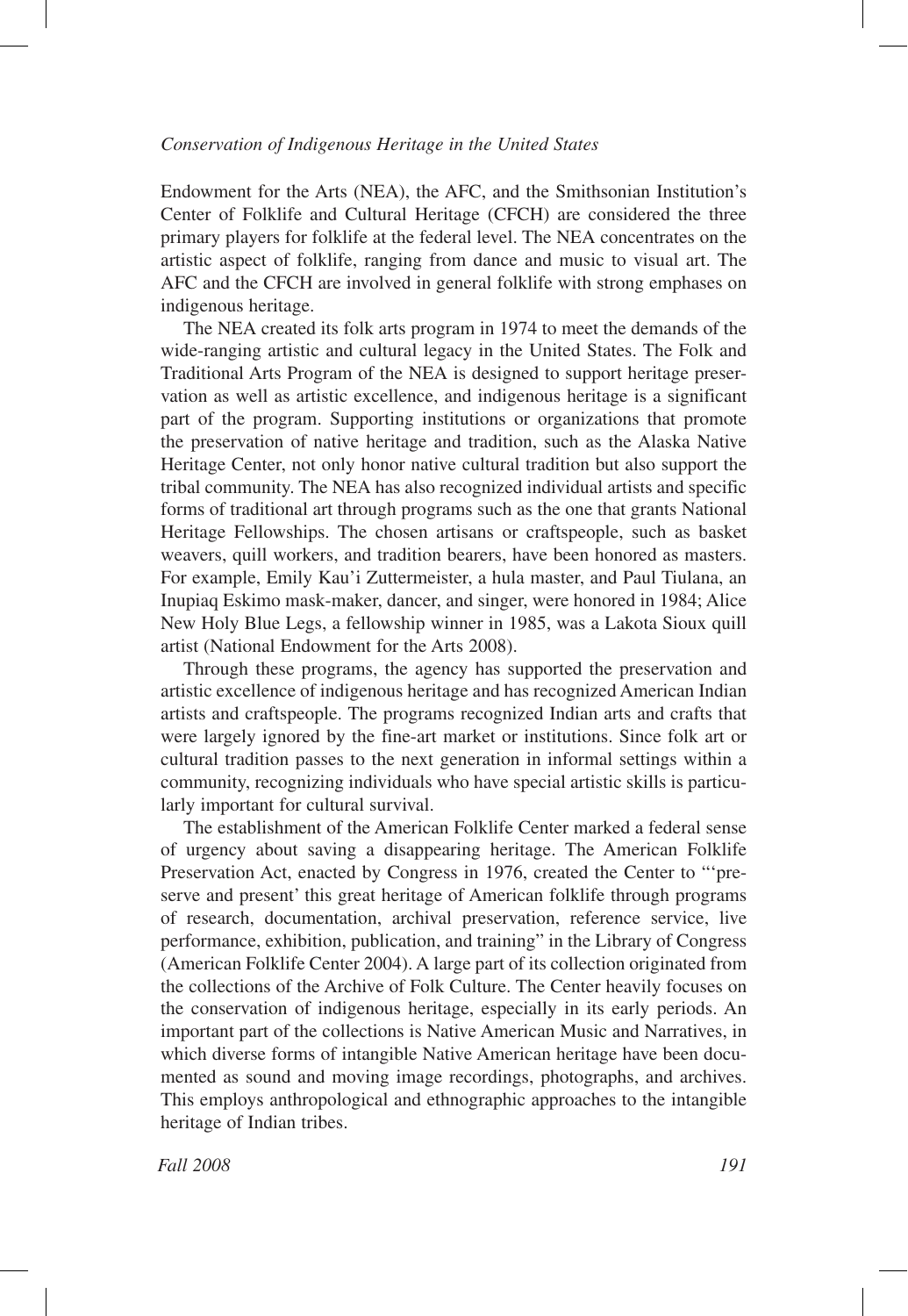Native American tradition and culture have always been an important part of the Smithsonian Folklife Festival, sponsored by the CFCH since 1967. The festival offers vast exposure to indigenous heritage to the American public as well as to foreign visitors. Presentation of traditional clothing, food, drink, dance, music, and stories clearly indicates that the festival supports sustainability and many forms of authenticity. Nevertheless, the focus remains largely on cultural tradition, rather than on the modern life of Native American people.

The Smithsonian Institution's National Museum of Natural History (NMNH) presented North American Indian culture from the perspectives of anthropology and ethnography. The Smith Sound Eskimo life group, which was originally created for the Buffalo Exposition of 1907 and moved to NMNH, became the icon of the permanent exhibition on American culture. Eventually closing in 2004, the exhibit focused on the Indian past and the relationship with European settlers in early U.S. history. It failed to distinguish the different cultural development of diverse Indian tribes and largely worked to reinforce primitiveness (Fitzhugh 1997). In sum, the permanent exhibition of Indian culture displayed for more than five decades was heavily criticized for cultural misrepresentation and the reinforcement of stereotypes of Native American people. The exhibition was eventually closed, and its collection was transferred to a newly created National Museum of the American Indian, which opened in 2005.

#### **Compromising Heritage in Contemporary Society**

Authenticity, as the value attribution of cultural heritage, is the key to the success of heritage tourism in an economic sense. The economic benefits of heritage tourism quickly generate interest from governments and businesses. Tradition and heritage have become resources for heritage tourism and are often viewed as a tool for community development or revitalization (Chahabra et al. 2003). Many reservations depend on incomes from cultural tourism. Coincidently, many tribal artists and craftspeople confront the conflict between authenticity and economic profitability. It has become common for folk artists to modify their artwork and their identities to appeal to patrons on local, regional, and national levels (Joyce 1992). Selection and representation of cultural heritage for sale in ethnic tourism can cause construction of an inauthentic heritage that victimizes Indian communities as well as visitors.

Arguably, the commodification of heritage and tourism diminishes respect for tradition and negatively affects the transmission of heritage (Prott 2000). Native American communities have fought to change the image foisted on them by mass culture. Ironically, however, they often produce the cultural products using these images since they have greater marketability. While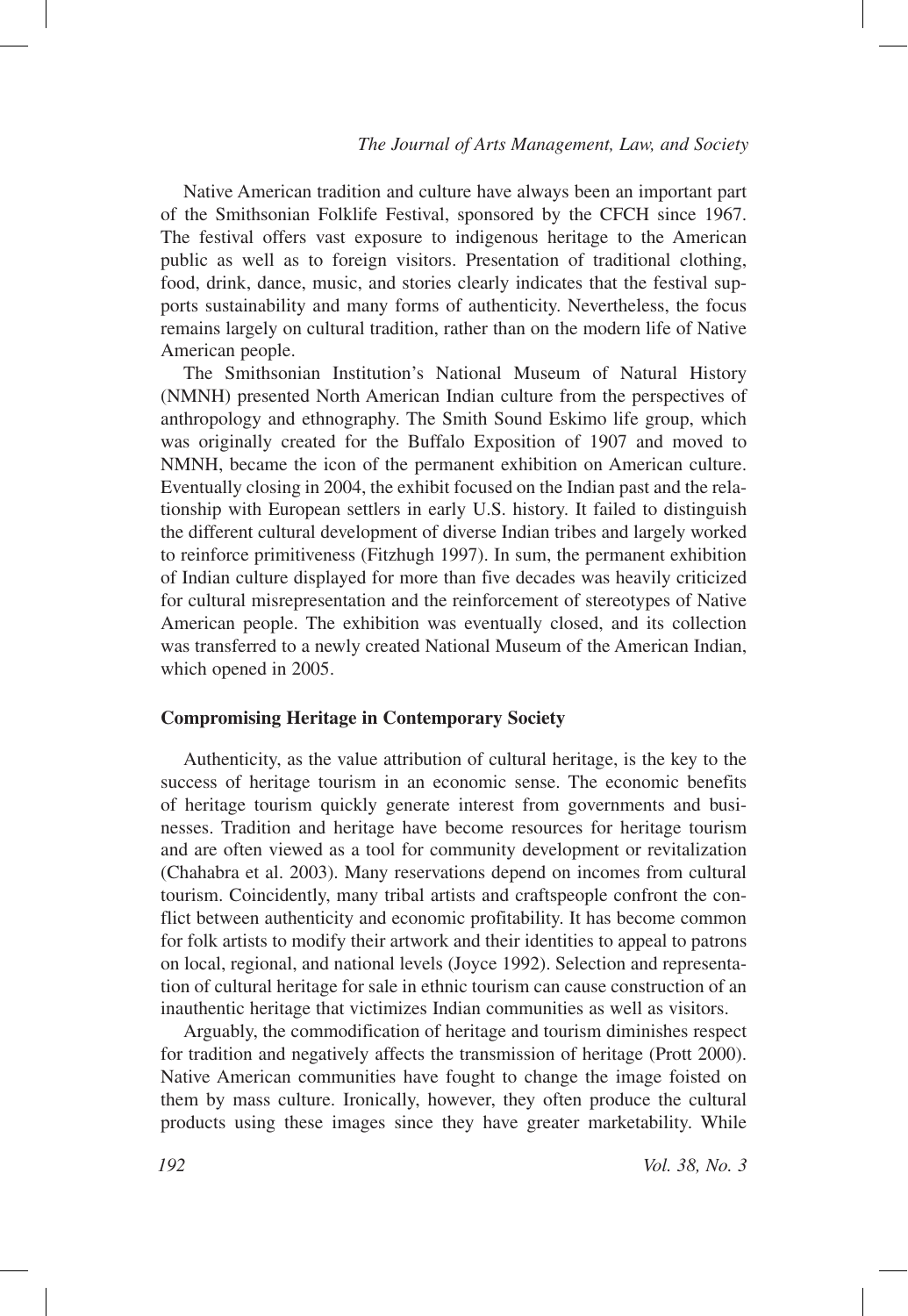authenticity is considered important in heritage tourism, what exactly constitutes authenticity? Moreover, heritage is not something fixed but continually transforms itself through reinvention and reformulation. Documentation and presentation of indigenous heritage becomes further complicated, since traditional folklores often vary by different tribes and with adaptations to new lifestyles. The conservation of living culture is complex, especially in light of authenticity and sustainability, and both can make the legal and administrative aspects of heritage difficult.

Why bother to document heritage when it has multiple versions and changes or evolves constantly? If a folk musician plays in a festival wearing "Nike Air" footwear, is the performance inauthentic? If the musician performs in traditional dress, is it more authentic or simply better "staged"? While authenticity and sustainability are key issues of conservation of indigenous heritage, balancing these issues with economic interests and competing with mass culture have been challenging for policy development and cultural practice.

#### **Growth of the Native American Community**

Despite numerous federal programs that contribute to the conservation and presentation of Native American arts and culture, indigenous heritage has typically been understood as an "Indian matter" rather than a heritage conservation issue. Therefore, policies for indigenous heritage tend to be well supported by the Senate Committee on Indian Affairs and Indian Communities. The committee has dealt with the advocacy and formation of policies on indigenous heritage, while issues of historic preservation are usually discussed in the House Committee on Resources and the Senate Committee on Energy and Natural Resources. The Subcommittee on National Parks, Recreation, and Public Land and the Subcommittee on Public Lands, National Parks, and Forests also play important roles due to their responsibilities in cultural resources management.

The advocacy for Indian policy is closely related to the fate of the Committee on Indian Affairs, which started becoming the focal point of advocacy efforts for Indian rights after its reestablishment in 1973. The 1970s are considered the time that Indian sovereignty was fortified through the Self-Determination and Education Act. In 1984, it was repositioned as a permanent committee, and by the end of the 1980s, the established political environment for indigenous heritage was favorable to Native Americans. Through working on political independence, civil rights, and health and education, the committee and Indian communities themselves built political confidence and policy development strategies for cultural heritage–related issues in the 1990s. In conjunction with political and economic interests, diverse groups in Indian communities have participated in supporting policies to protect indigenous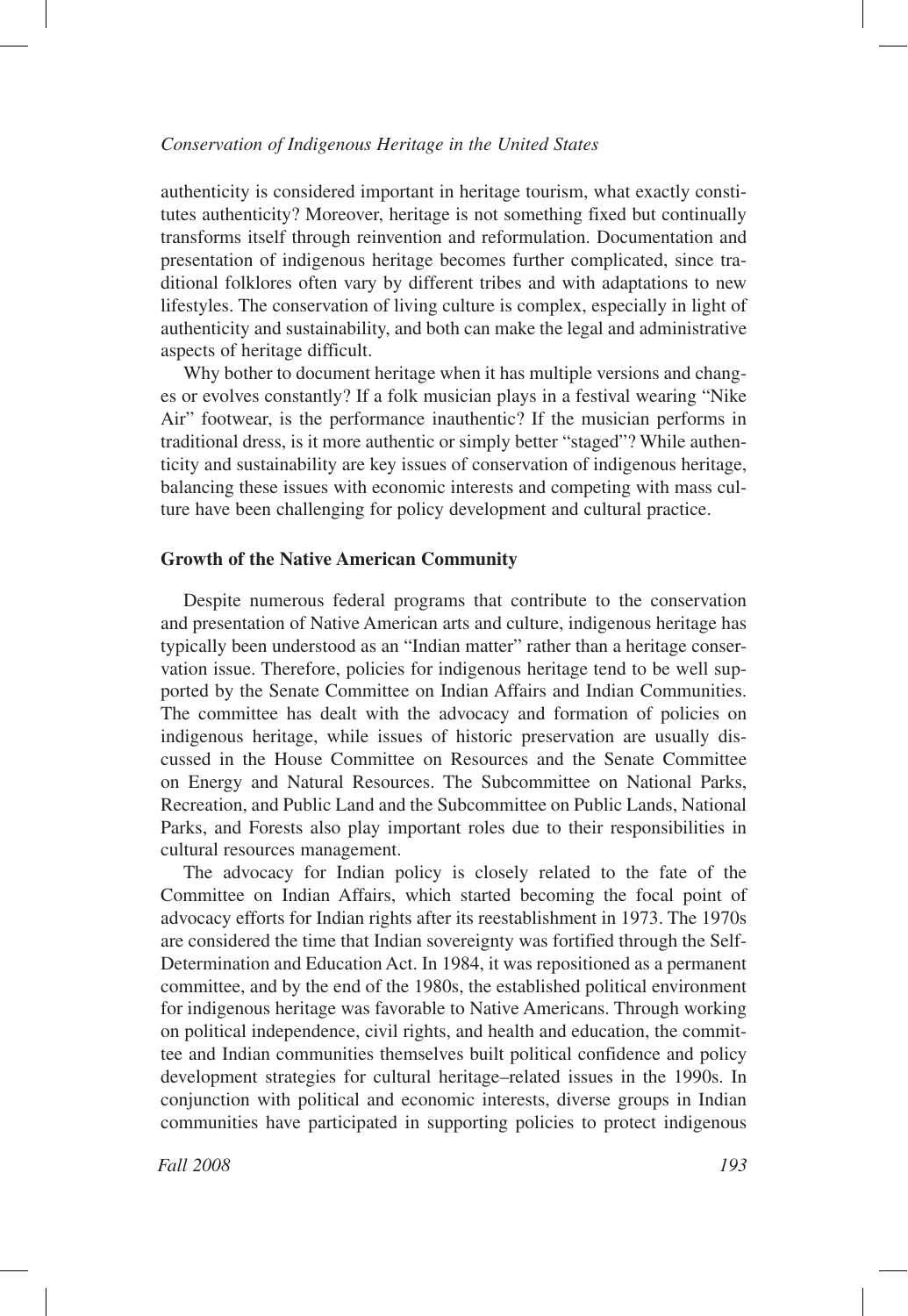heritage, including tribal governments, religious leaders, businesses, and cultural organizations. The organized advocacy efforts emphasized "selfdetermination" in heritage conservation to increase tribal ownership of their heritage. Beyond presentation and recognition through folklife programs, indigenous heritage has come to be acknowledged as a part of Indian rights.

#### NEW DIRECTION FOR THE TRIBAL-FEDERAL RELATIONSHIP

The history of Indian policy can be characterized as the relationship between the U.S. government and Native Americans, and policies on indigenous heritage can be viewed as part of that relationship. For a long time, Indian policies forced Native Americans to abandon their cultural heritage and adapt to white European culture (McCool 1985). Social and economic welfare programs of the U.S. government often neglected indigenous cultural and historic environments. Lamentably, the effort to incorporate the value of traditional culture and the need for economic development have forcefully encouraged the production of cultural souvenirs as the market in cultural tourism grows. Indian communities have sought legal protection for their traditional culture. However, authority is still a difficult issue in the determination of ownership.

Giving authority to communities, which originally created and/or currently practice cultural heritage, has earned approval in international society (Van Zanten 2004). UNESCO's position is that indigenous people should have the rights to the identification, continuation, and development of their cultural heritage, both at the individual and communal levels (World Heritage Committee 2001). According to the UNESCO glossary, the definitions of the terminologies related to intangible heritage are as follows:

Bearer: a member of a community who recognizes, reproduces, transmits, transforms, creates and forms a certain culture in and for a community. They can also function as practitioner, creator and custodian.

Agency: the capacity to make decisions that have an impact on social practices and representations in which individuals and communities are involved. (Qtd. in Van Zanten 2004, 38)

In the United States, governments have played the role of "agency" but have given little authority to the "bearer" groups: Native American communities. The legislative body, Congress, gives the administrative authority and the power to protect and conserve tribal heritage of federally recognized Native American tribes to the relevant agencies. The National Park Service (NPS) and the Bureau of Indian Affairs (BIA) in the DOI have most closely worked for indigenous heritage. The NPS has been involved in the conservation of indigenous heritage since the beginning of the twentieth century through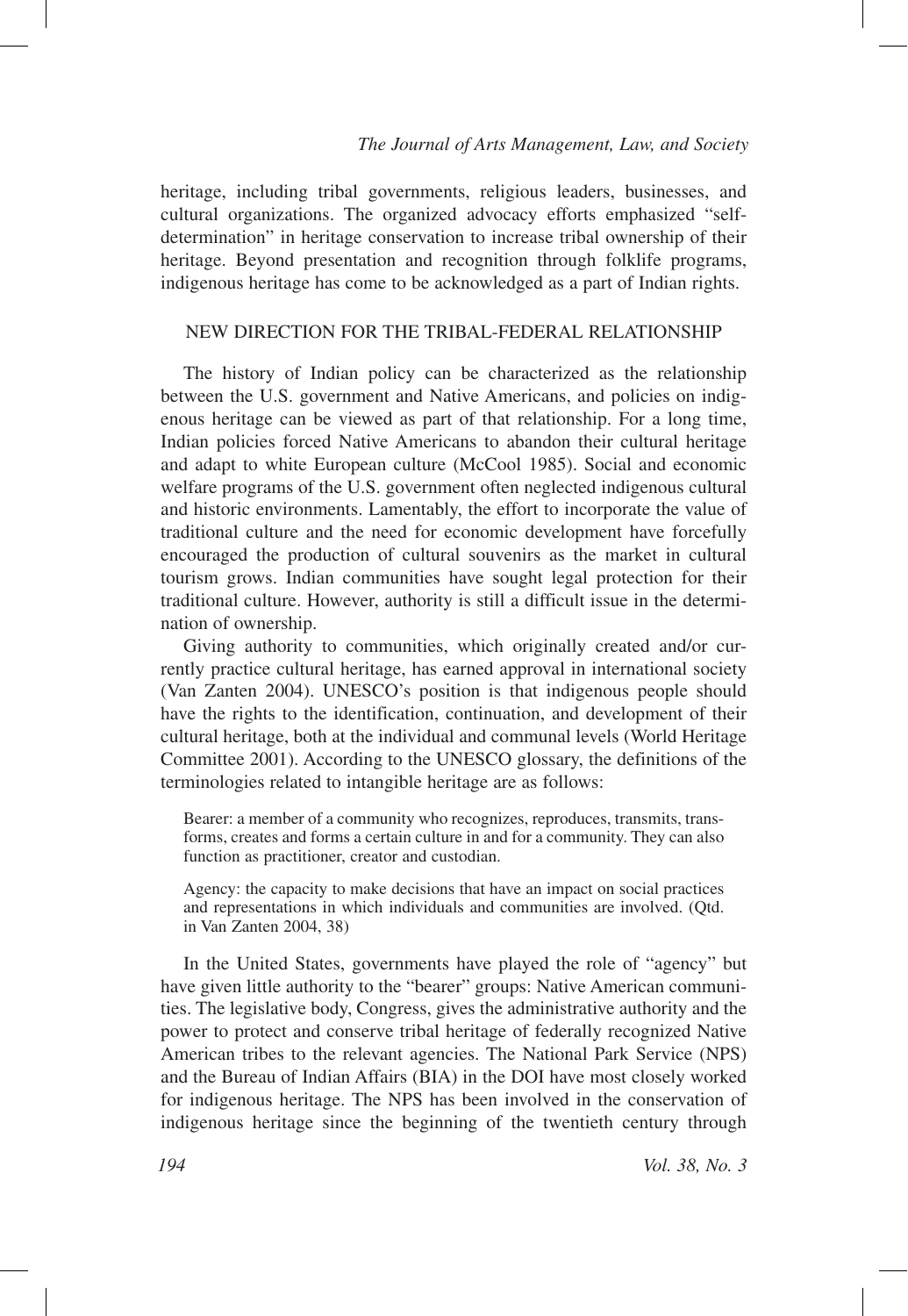archeological programs as the administrator of the American Antiquities Act of 1906 and the Archeological Resources Protection Act of 1979.

The administrative role of the NPS has grown significantly through the enactment of the Native American Graves Protection and Repatriation Act (NAGPRA) in 1990 and the amendment of the National Historic Preservation Act (NHPA) in 1992. It manages the national NAGPRA program and works with Native Historic Preservation Officers. After the NPS approves the officers who are elected by tribal governments and the Tribal Historic Preservation Plan, tribes are able to reclaim their rights to tribal culture and heritage. Through the NPS, grants and technical assistance are available for indigenous heritage. There have been problems and obscurity in implementation of the policies, yet the policy changes show progress toward building respect for the traditional heritage of indigenous communities.

Despite efforts to coordinate the interests of both bearers and agencies, fundamental differences about the goals of conservation persist. Even though the U.S. government ensures the protection of sacred objects and sites in traditional culture, that very preservation or documentation may defy tribal cultural philosophy. Traditional culture and folklore often feature oral traditions and beliefs passed down from generation to generation without formal documentation (Oring 1986). Conservation supports a succession of traditions but may also serve to thwart natural growth in cultural practices. Such efforts may violate natural law and the life cycle of everything in Native American philosophy and religion (Pablo 2001). For this reason, Native Americans consider many conservation programs proposed by governmental and scientific agencies to be antithetical to traditional ways of heritage transmission.

Finally, for many tribal communities, certain knowledge and methods are shared only among very select members of the communities, and numerous tribes sometimes prohibit documenting such information to preserve the sanctity and secrecy of those parts of their culture (Downer 2003). Many tribes that have refused to reveal their sacred places and the associated traditions have lost control of these sites because of bureaucratic ignorance of the norms of tribal confidentiality. A policy that respects the different interests and perspectives of Native American communities, governments, and scientists, in regard to indigenous heritage, has become a necessity.

#### **Federal Policies on Indigenous Heritage**

For the past two decades, Indian communities have cooperated with federal agencies and diverse interest groups in policy formation and modification: (1) they have improved upon a long established yet ineffective policy; (2) they have won the right to present their traditions, art, and culture on the National Mall; (3) they have successfully enacted a policy to protect the religious symbols and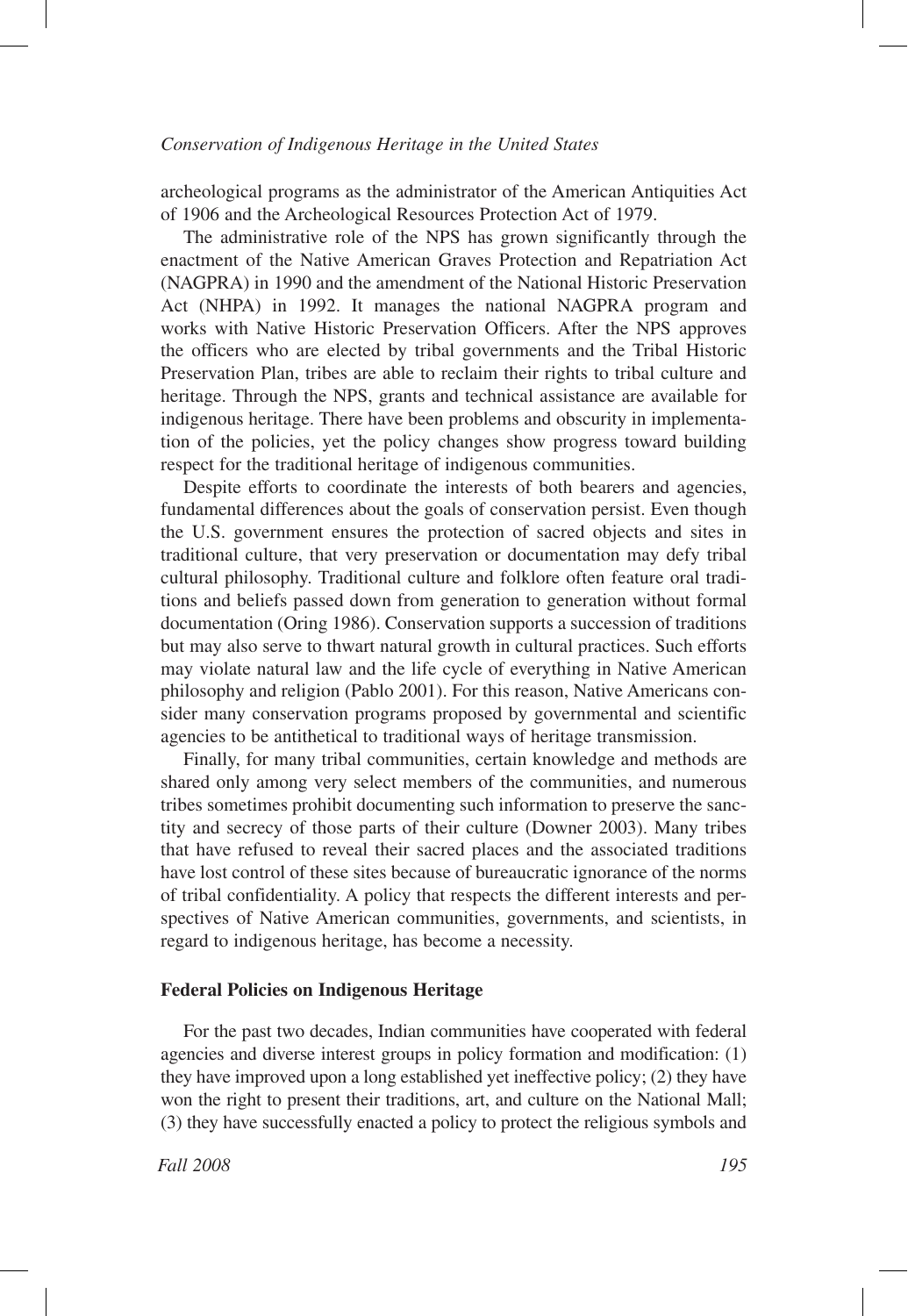human rights involved with Native American cultural heritage and changed the practices of museums, art markets, and scientific research fields; and (4) they joined the federal historic preservation system with their own representatives. Such successes in a relatively short period have been impressive—some have even proclaimed victory; however, there is still much to be done.

#### *Indian Arts and Crafts Act*

The Indian Arts and Crafts Act (IACA) is a "truth-in-advertising" law and essentially a legal response to the rapidly growing market for Indian arts and crafts (U.S. DOI 2006). One of the goals of the act is to protect the authenticity of indigenous heritage in cultural tourism. Initially enacted in 1935 as a part of the Indian New Deal during the Roosevelt administration, the purpose of this marketing law is "to promote the development of Indian arts and crafts, for improving the economic status of Native Americans" by prohibiting the fraud and misrepresentation of Indian arts and cultural appropriations (U.S. Congress 1990a). It created the Indian Arts and Craft Board (IACB) under the DOI and shaped its advisory role. While the act is closely related to protecting the authenticity of indigenous heritage, it has received little attention in Indian heritage conservation communities.

Changes have been made to the act in response to problems raised by Indian tribes as they became a crucial part of the policy-making process. Modifications to the IACA have focused on strengthening legal punishments and reflecting the Indian voice. Despite the criminal provisions and penalties for violation, the 1935 act was hardly enforced. It was a well-intentioned but essentially meaningless policy for more than six decades. House Report 101- 400 (U.S. Congress 1990a) points out the ineffectiveness of the IACA. Not a single prosecution was filed between its establishment and 1990, and any evaluation of the performance of the Indian Arts and Crafts Board (IACB) was absent. The 1990 act reinforced regulatory aspects, radically increased criminal penalties, and created legal variations for violations. However, it still did not cover attorney's fees for a prevailing plaintiff, which was one of the main complaints raised by Indian communities. The Native American groups felt that lack of coverage prevented effective implementation of the act. Such criticisms have appeared in testimonies for the 1990 and 2000 amendments. While the evaluative testimony by the DOI remained positive, the Indian communities called the act an ineffective and powerless "paper tiger with no teeth" (U.S. Congress 2000a, 43). Finally, the 2000 act created opportunities for Indian artisans and organizations by providing financial compensation for legal actions and the IACB's assistance and representation.

An organized advocacy has been one of the key factors in reflecting the Indian voice in amending the act. Indian heritage policies now develop within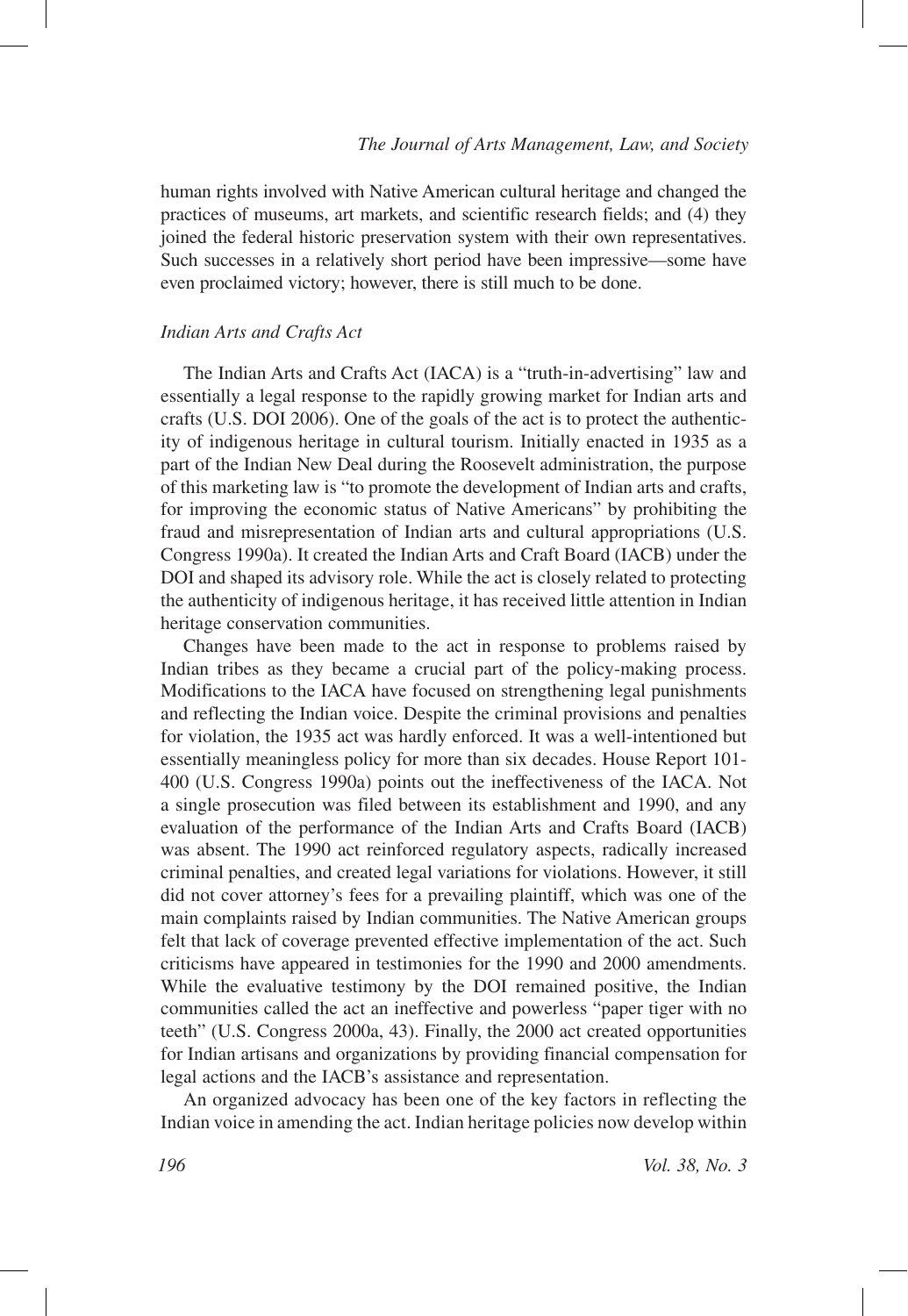a mutually supportive network of political allies that includes the Senate Committee on Indian Affairs, Native American constituency interests, and concerned federal agencies and programs. The Senate Committee on Indian Affairs, the federal agencies, and the tribal constituency supported the act, even if their interests and concerns might be different. Senator John Kyl, one of the few American Indians who has served in Congress, led the effort to pass the 1990 amendments. In addition, the act is important for states, such as Arizona and New Mexico, that earn a sizable amount of revenue through the sales of Indian cultural products. The testimonies by Indian artists and organizations before the Senate show different opinions on the act from that of the agencies in the hearings. In particular, representatives from the Council for Indigenous Art and Culture and the Indian Arts and Crafts Association spoke out for the need for better implementation to protect Indian arts and crafts.

Economic interest has been the main driving force in policy formation and subsequent revisions. As the Indian arts and crafts market becomes increasingly competitive, protecting economic profits of the market has turned into a bigger issue beyond the loss of Indian communities. The House Report 101- 400 (U.S. Congress 1990a) that was filed in the Report to Congress by the Department of Commerce (DOC) in 1985 stressed the national economic loss to foreign forgeries of Indian arts and crafts. The DOC calculated at that time that the fraud and misrepresentation of Indian arts and cultural appropriations was approximately 10 to 20 percent of the market, which translated into about \$400 to \$800 million. During hearings in 2000 (U.S. Congress 2000a), the economic importance of Indian arts and crafts to their community as well as the nation was emphasized again. Testimonies repeatedly stressed the heavy dependence on arts and crafts in Indian communities. The tourist market related to cultural tourism provides job opportunities for Indians and is a source of revenue for Indian tribes as well as state governments. Moreover, the testimonies stressed that this market is valuable for the nation on both domestic and international levels. It is also interesting that many of those testifying stressed the economic loss due to the counterfeit sale of Indian arts and crafts, rather than the issues related to cultural heritage. Of course, emphasizing economic impact is a well-established element of arts advocacy.

Not all Indian artists or organizations benefit from the IACA. Congress defines who are Native Americans and determines eligibility requirements. Indian status is often decided by legal definitions of biological or racial background, and many policies and programs on indigenous heritage have adopted these perspectives. Sheffield (1997) points out that the act does not qualify as a property right policy because of the politically determined status of certified tribal artists. For example, according to the definition found in the IACA of 1990, eligibility belongs to a member of any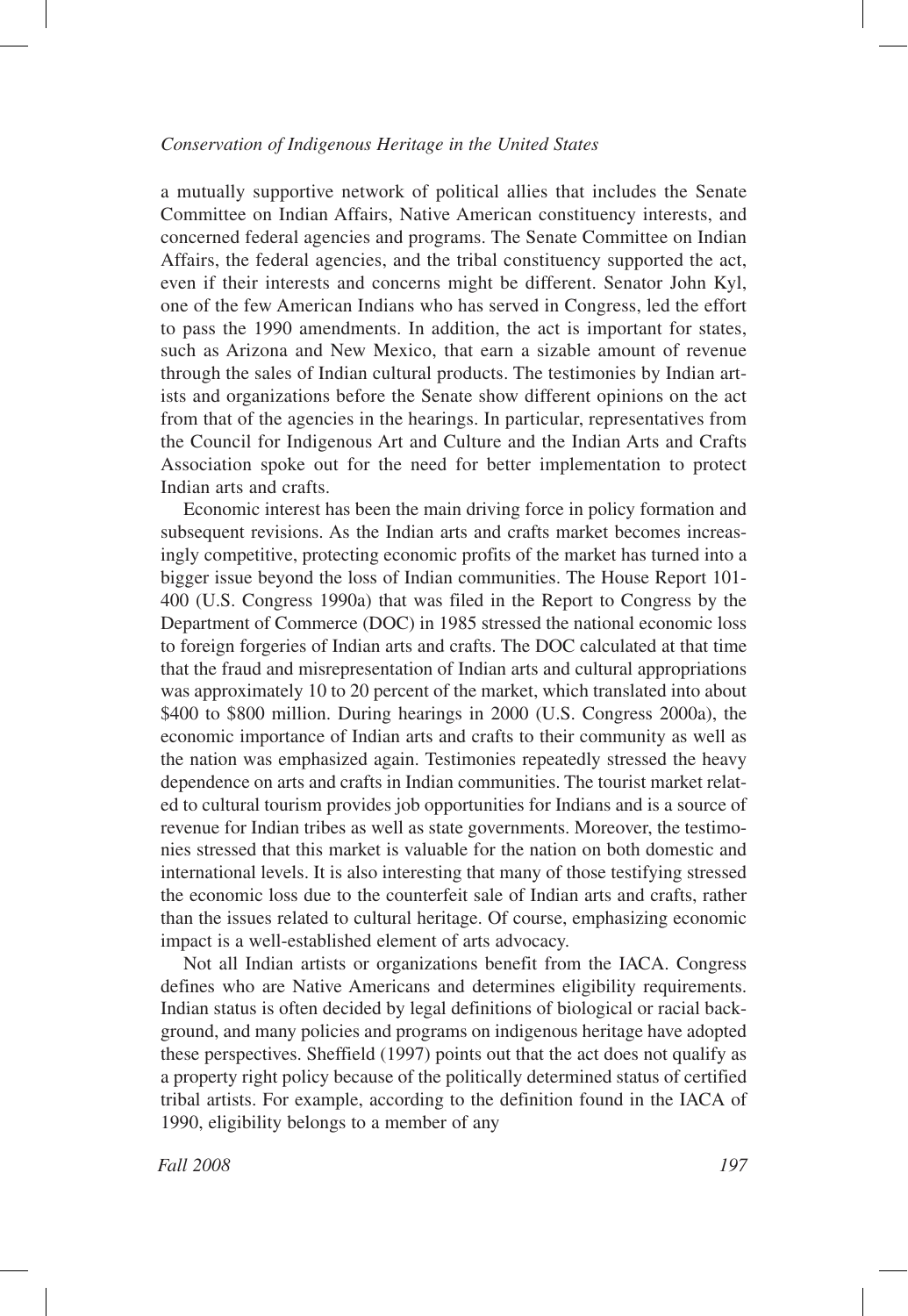Indian tribe, band, nation, Alaska group or community which is recognized as eligible for the special programs and services provided by the United States to Indians because of their status as Indians; or any Indian group that has been formally recognized as an Indian tribe by a State legislature or by a State commission or similar organization legislatively vested with State tribal recognition authority. (U.S. Congress 1990)

Although biological aspects are still predominant, recognition of those who follow the cultural heritage of Native Americans has been recently added to the eligibility criteria. In the early 1990s, two tribal governments certified artisans and craftspeople who are not Indians by blood but who practice Indian tradition and culture through arts and crafts as tribal artists, and the DOI approved the decision despite some resistance (Sheffield 1997). Tribes exercised the authority to apply their own criteria to recognize success and sustain cultural tradition within the changed policy frame.

#### *National Museum of the American Indian Act*

The National Museum of the American Indian Act (NMAIA) received legislative recognition in 1989 and was amended in 1996 in regard to repatriation and cultural patrimony. The placement of the museum (NMAI) near the Capitol alongside other Smithsonian museums on the National Mall in Washington, D.C., has tremendous symbolic meaning that mixes political accomplishment with cultural celebration. While the location of the museum close to the U.S. Capitol resulted from a lack of space on the Mall, its placement makes a strong visual statement. Ostrowitz describes this as a "visual dialogue with the United States, nation to nation" (2005, 404). Cobb stresses the significance of the NMAI in its commitment to Native American cultural sovereignty and stresses the different philosophy in conservation and exhibitions from Western museological standards (2005).

The House and Senate bills stress that the museum would be beneficial for all of the American public; however, the coalition for the legislation was driven by the combination of many specific interests. In addition to Indian political leaders and organizations, many states supported the museum through their elected representatives and state agencies related to Indian affairs. There was already a tremendous collection of Indian cultural artifacts collected by the Heye Foundation for a new museum in Washington, D.C., which lessened the federal government's financial burden and increased its responsibility to save national treasures. Not only limited to the financial benefits to the federal government, the museum was also an attractive deal to lower-level governments and expected to bring economic benefits such as community development and cultural tourism. The state and city governments of New York welcomed the idea to convert the Customs House to an Indian museum to bring cultural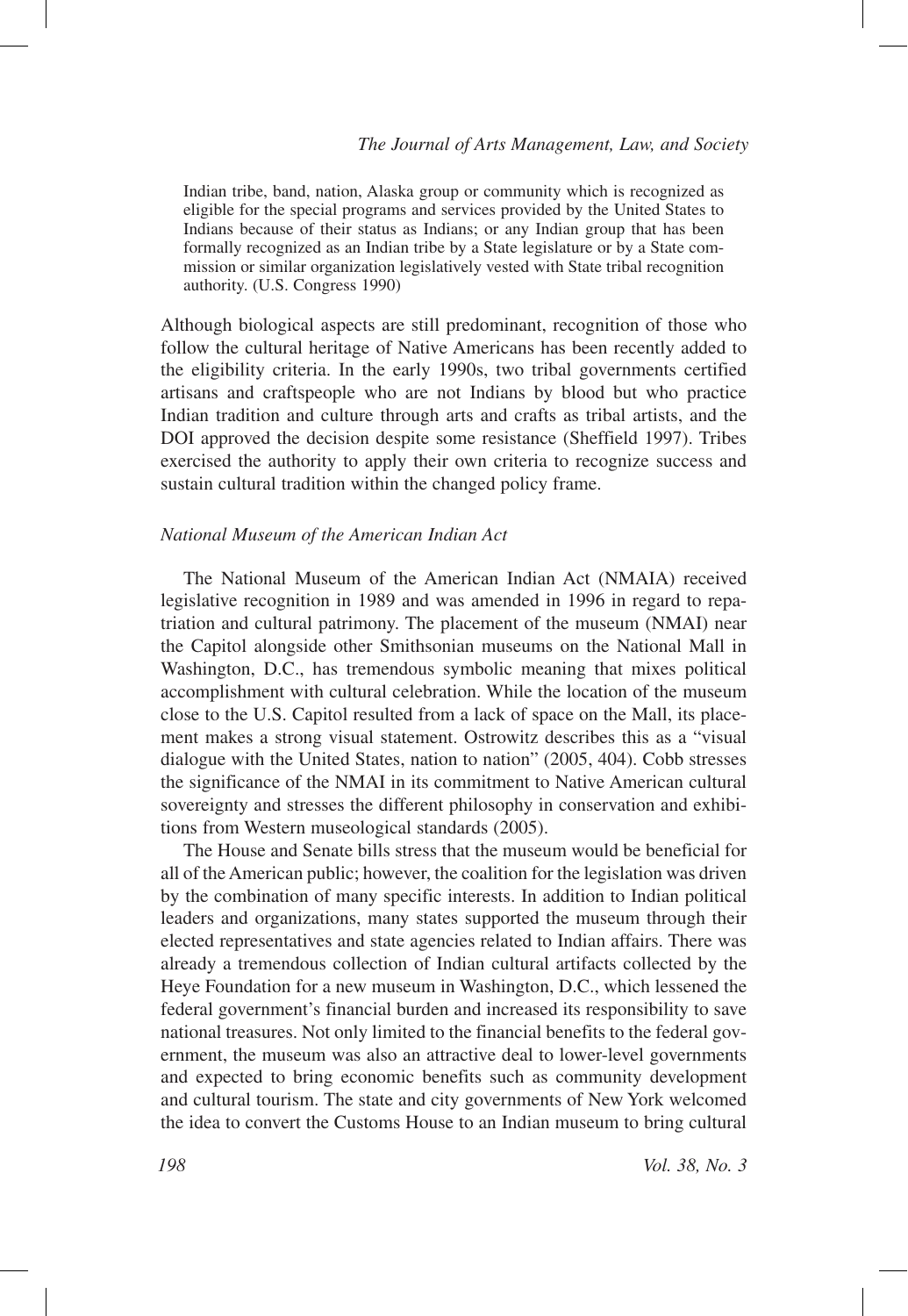and economic vitality to Lower Manhattan, an underutilized part of the city. Nevertheless, from legislative formation to museum design, the effort to have the museum be by and for the Indian community has been the most important part of the process.

Since the close engagement between the museum and Indian communities was the goal, Native American participation in museum governance was required. In the Senate bill (U.S. Congress 1989b), an Indian was defined originally as "a member of an Indian tribe," which requires legal recognition by the U.S. government. However, the participation of Indians in the museum governance broadened as the bill developed. Seven positions on the board of trustees were reserved for people of Native American ancestry. The collections management of the NMAI respected Native American philosophy and incorporated their intangible heritage in the most up-to-date storage facility. The Cultural Resources Center (CRC) in Suitland, Maryland, was constructed to practice conservation according to tribal belief systems and treated artifacts as visual representation of Native American philosophy, encouraging rituals and ceremonies related to cultural objects. Even before opening, the museum tried to amplify the participation of the Native American community. The CRC has actively promoted education for Native American students and museum professionals, as well as employment for Native Americans. Overall, the museum was designed to nurture Indian heritage and support education through scholarships and museum training programs.

The museum opened its doors to the public in 2005. As noted, its goal is to include presentations of the living culture of Indians: mythology, spiritual life, oral history, and social and political life in contemporary society, beyond archeological and traditional ethnographic emphasis. The bill H.R. 2668 describes the NMAI as "a living memorial to Native Americans and their traditions" (U.S. Congress 1989a), and this description was stressed throughout the subsequent hearings. "A living memorial" implies important aspects of indigenous culture and society as worthy of preservation. One is respect for intangible heritage: oral traditions and expressions (including language as a vehicle of intangible cultural heritage), performing arts, social practices, rituals and festive events, knowledge and practices concerning nature and the universe, and traditional craftsmanship. Myth and traditional stories are played on screens with narratives in the exhibition area. The museum is designed to have indoor and outdoor spaces for performances and ceremonies, which are important parts of Indian tradition and culture. This method of presentation integrates tangible and intangible heritage in museum practice.

The other implication of a "living memorial" is showing respect for the life of Native Americans in contemporary society. "We are still here" is the main message that the museum delivers to the American public and was a focal point in planning the museum (Cobb 2005; Lujan 2005). Richard West, the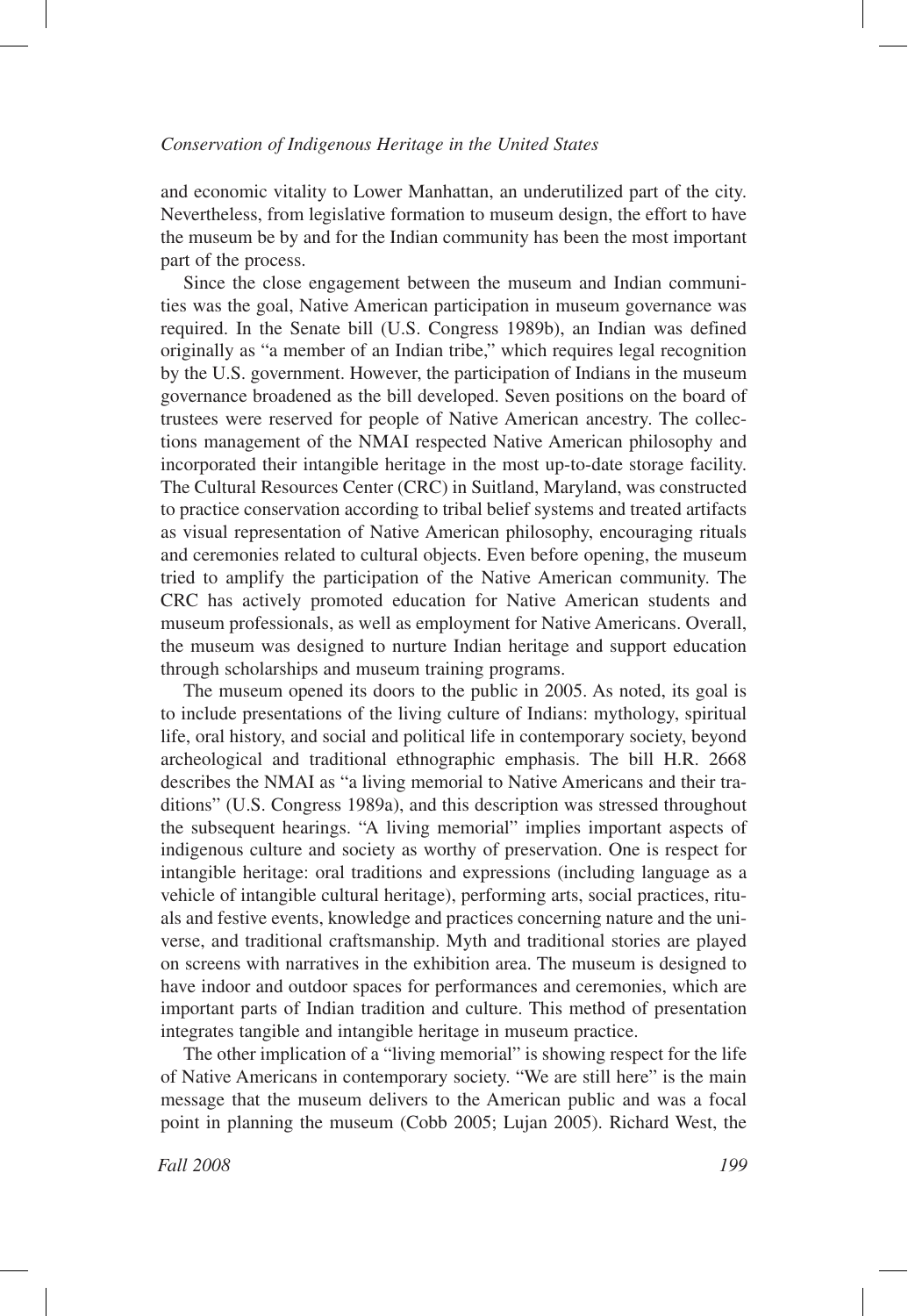#### *The Journal of Arts Management, Law, and Society*

museum director, emphasized this point in his interview with the *Washington Post*: "We are still here and making vital contributions to contemporary American culture and art" (qtd. in Trescott 2004, A01). The exhibitions depict the modern life of Indians, emphasizing the point that Indians have not disappeared. These exhibitions also explain Indians' struggles, including issues relating to identity and political status, and attempt to correct the widely accepted stereotypes about Indians. The museum displays modern Indian art as well. The exhibits of modern Indian art are meant to broaden the focus from precolonial aesthetics to contemporary cultural expressions.

There are still doubts as to whether the museum is really "by Indians and for Indians." Exhibitions definitely stress the cultural pride and richness of Native Americans; however, the dark side of Native American history has been ignored. In addition, the depiction of modern tribal life seems fairly defensive. By minimizing conflicts or sensitive issues, critics claim, the museum misrepresents Indian heritage and encourages a romantic notion that Indians are "spiritual warriors" (Lujan 2005, 515). Also, the efforts of the museum to present several hundred tribes blur the distinctiveness of each tribe (Rothsterin 2004). Despite criticisms of some of the museum's programs, the NMAI represents a real recognition of the power of Native American perspectives when it comes to the presentation of traditions, culture, and social reality.

#### *Native American Grave Protection and Repatriation Act*

The Native American Grave Protection and Repatriation Act (NAGPRA) established basic compliance and legal standards for the repatriation of Native American human remains, funerary objects, sacred objects, and cultural patrimony (U.S. Congress 2000b). The act asks museums and federal agencies to return such archeological or historical collections to American Indian tribes or communities. It requires organizations to prepare summaries and inventories of Native American collections, so the data can be used as references for tribes to request repatriation. It created a review committee to advise and monitor implementation. The committee consists of seven members who represent diverse institutions and varying expertise: museums, universities, and tribal communities. Although the act is usually regarded as human rights legislation, rather than a heritage preservation policy, its significance stems from the creation of the legal rights of indigenous people to their cultural properties (Abraham et al. 2002).

Political relationships in the formation of NAGPRA were complicated, as the legislative processes involved conflicting constituencies and agencies. The Senate Committee on Indian Affairs strongly supported the act. However, the House Committee on Interior and Insular Affairs and the Senate Committee on Natural Resources were concerned that the act would place restrictions on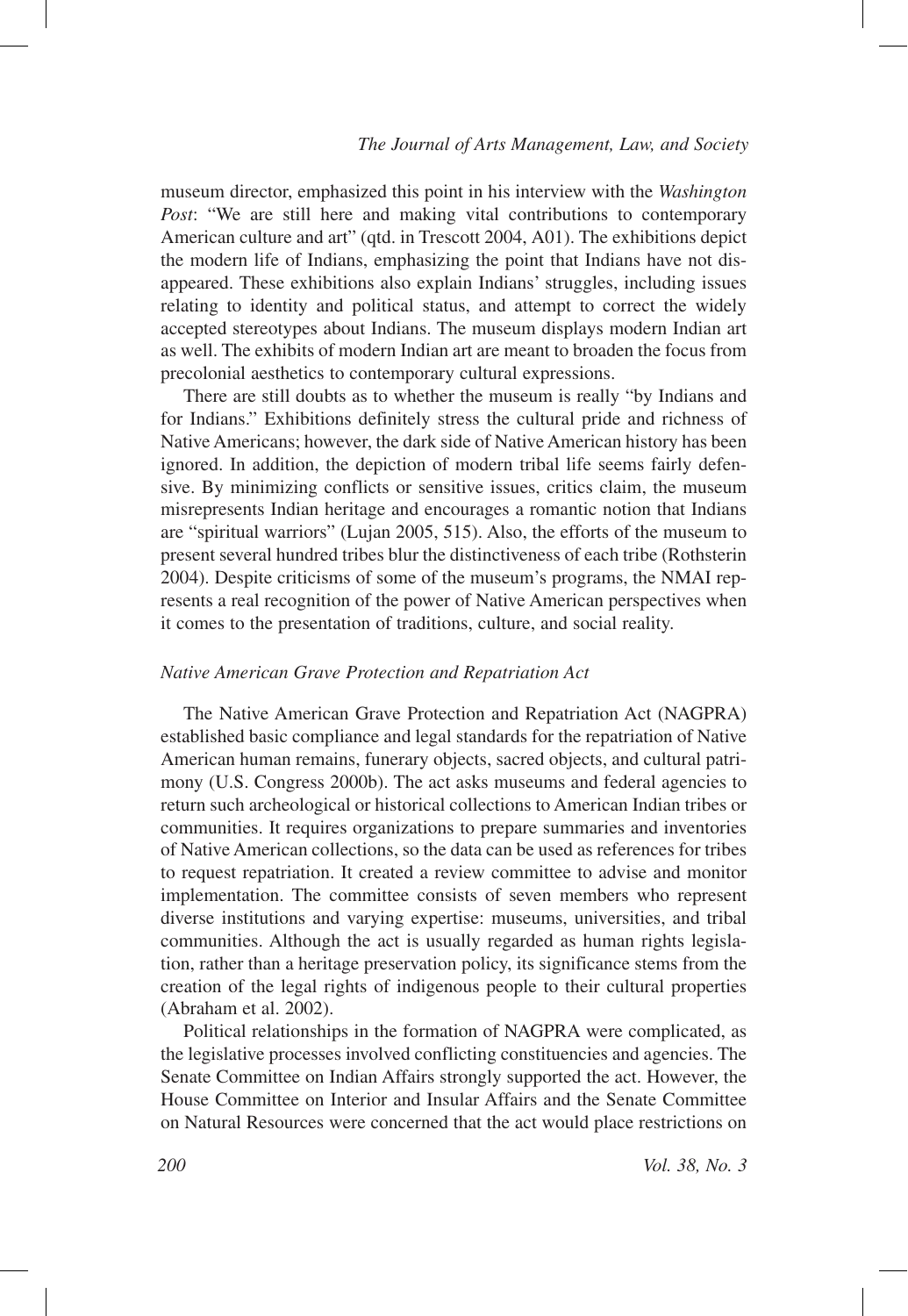the use of federal lands and add to the administrative responsibilities of the NPS. Essentially, NAGPRA may be understood as a regulatory policy, since it provides legal protection for the sacred sites and objects of indigenous people. The act is designed to benefit a particular underprivileged ethnic group indigenous people—whose human remains and funerary objects need to be treated with appropriate respect (McKeown and Hutt 2003). When necessary, this requires returning sacred objects to their respective tribes.

The passage of NAGPRA required the reconciliation of the views of several interested parties, in particular, museum professionals and Native American communities (Sharamitaro 2001). It was the understanding between the American Association of Museums (AAM) and Native American communities that was crucial to the passage of the law. Agreement was reached as representatives of museums realized that human remains and sacred artifacts had to be understood on a personal and emotional level, rather than as artifacts in museum collections (AAM 2000). In response, Congress mandated the establishment of a review committee as part of NAGPRA, which should have three members nominated by Indian tribes and three members appointed by museum and scientific organizations (2000b, Sec. 8.)

#### *National Historic Preservation Act: 1992 Amendment*

The National Historic Preservation Act (NHPA) has been a touchstone policy for conservation of historic properties and sites at the federal level since 1966. Through the amendment in 1992, the NHPA adopted the basic concept of NAGPRA and other policies on Indian heritage and opened up tribal participation in historic-preservation decision making. The amendment approved the participation and authority of Indian tribes, Alaska Natives, and Native Hawaiians in the national historic preservation system and created annual funding for Tribal Historic Preservation Officers (THPOs). Approved by the NPS and recommended through consultation with the Secretary of the Interior by the NHPA, THPOs are officially designated by a federally recognized Indian tribe or Alaska Native group to direct tribal historic preservation programs and work as delegates of their nations on heritage issues. Specifically, Sec. 101(d)(2) allows that THPOs may take charge of State Historic Preservation Officers' responsibilities.

#### **CONCLUSION**

While the federal government recognized the cultural and economic values of indigenous heritage in the beginning of its historic preservation effort, it has largely focused on management and uses of tangible heritage of American Indian communities, oppressing their rights to their own traditions and cultural heritage until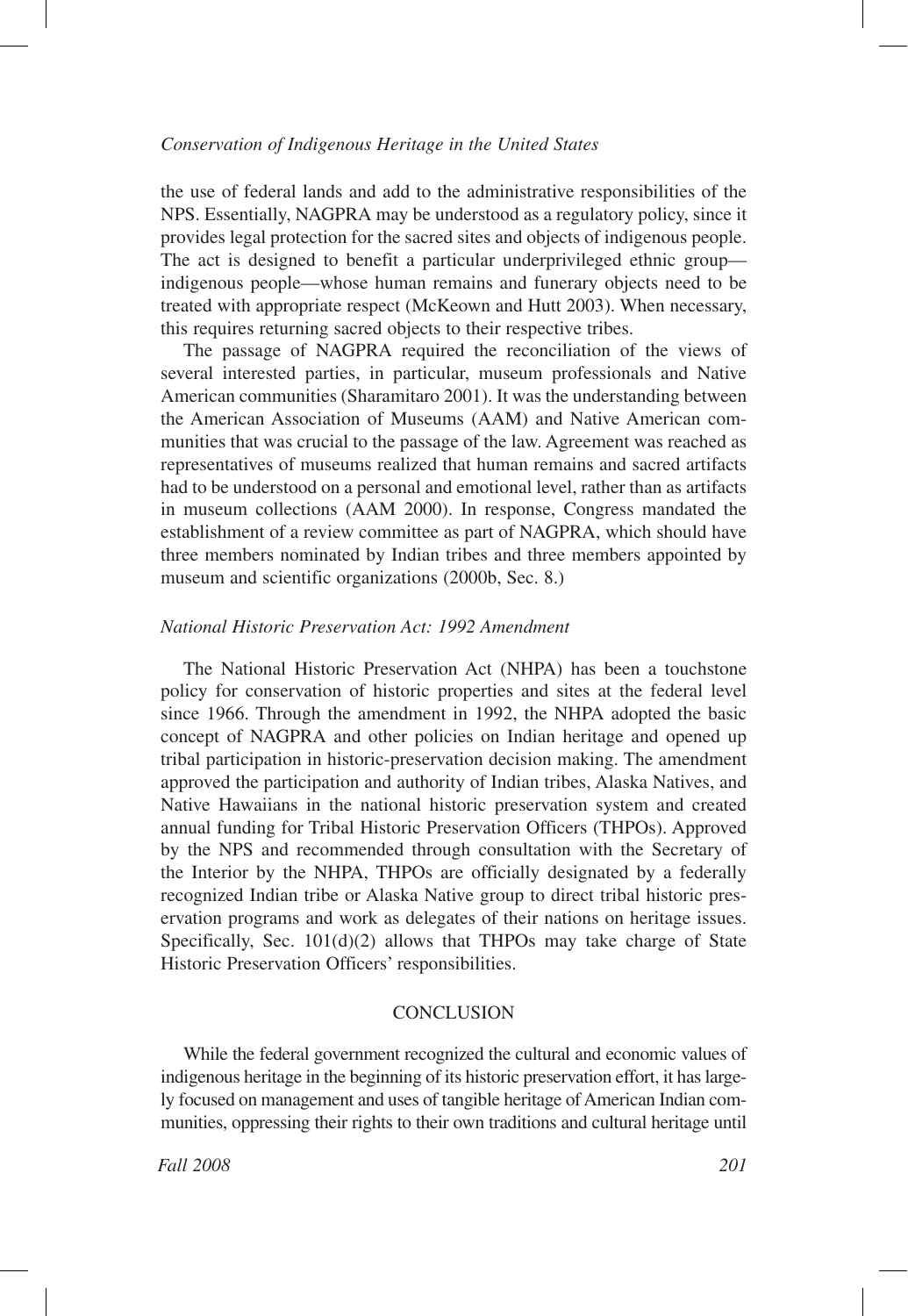#### *The Journal of Arts Management, Law, and Society*

recently. The unbalanced development between tangible heritage and intangible heritage has ignored the oral history and cultural practices of American Indians. Social and political circumstances have also made it hard to carry on native languages and customs. While some archaeological remains were acquired and managed by the federal government and intangible heritage of American Indian culture could be recognized in folklife programs, Native Americans did not have many rights in the administration and formation of legal protection to conserve their own heritage. This dissonance between non–Native American and Native American governments concerning heritage has existed for centuries. Finally, official methods are in place for cooperation between the U.S. government and tribal governments in finding solutions to outstanding heritage issues.

The bearers' rights to their own culture and heritage have only been formally recognized relatively recently and have resulted in several policy modifications. However, while Indian perspectives and the participation of Indian groups are now a recognized part of the policy process, tribes still have little authority over policy formulation and depend on the bureaucratic agencies. For that reason alone, NMAI holds significant meaning, since the governance and program development of the museum are in the hands of American Indians. In addition, the roles of THPOs are important, since they cover the gap where federal heritage policies, for instance the NHPA before the 1992 amendment, did not address the issues related to the conservation of indigenous heritage. In sum, tribes finally started becoming a partner in heritage conservation, rather than being the subject of preservation.

#### **KEYWORDS**

*American Indian heritage, heritage policy, indigenous heritage*

#### **REFERENCES**

- Abraham, M. et al. 2002. Implementing NAGPRA: The effective management of legislated change in museums. *Management Decision* 40 (1): 35–49.
- American Association of Museums. 2000. NAGPRA at 10: Examining a decade of the Native American Graves Protection and Repatriation Act. *Museum News* 79 (5): 42–49, 67–75.
- American Folklife Center. 2004. About the American Folklife Center. http://www.loc.gov/ folklife/aboutafc.html (accessed November 17, 2008).
- Chahabra, D. et al. 2003. Staged authenticity and heritage tourism. *Annals of Tourism Research* 30 (3): 702–19.
- Chaudhuri, J. 1985. American Indian policy. In *American Indian policy in the twentieth century*, ed. V. Deloria, Jr., 15–34. Norman: Univ. of Oklahoma Press.
- Cobb, A. J. 2005. The National Museum of the American Indian as cultural sovereignty. *American Quarterly* 57 (2): 485–506.
- Colwell-Chanthaphonh, C. 2005. The incorporation of the Native American past: Cultural extermination, archaeological protection, and the Antiquities Act of 1906. *International Journal of Cultural Property* 12:375–91.

Dorson, R. M. 1959. *American folklore*. Chicago: Univ. of Chicago Press.

Downer, A. 2003. Native Americans and historic preservation. In *A richer heritage: Historic preservation in the twenty-first century*, ed. R. E. Stipe, 402–21. Chapel Hill: Univ. of North Carolina Press.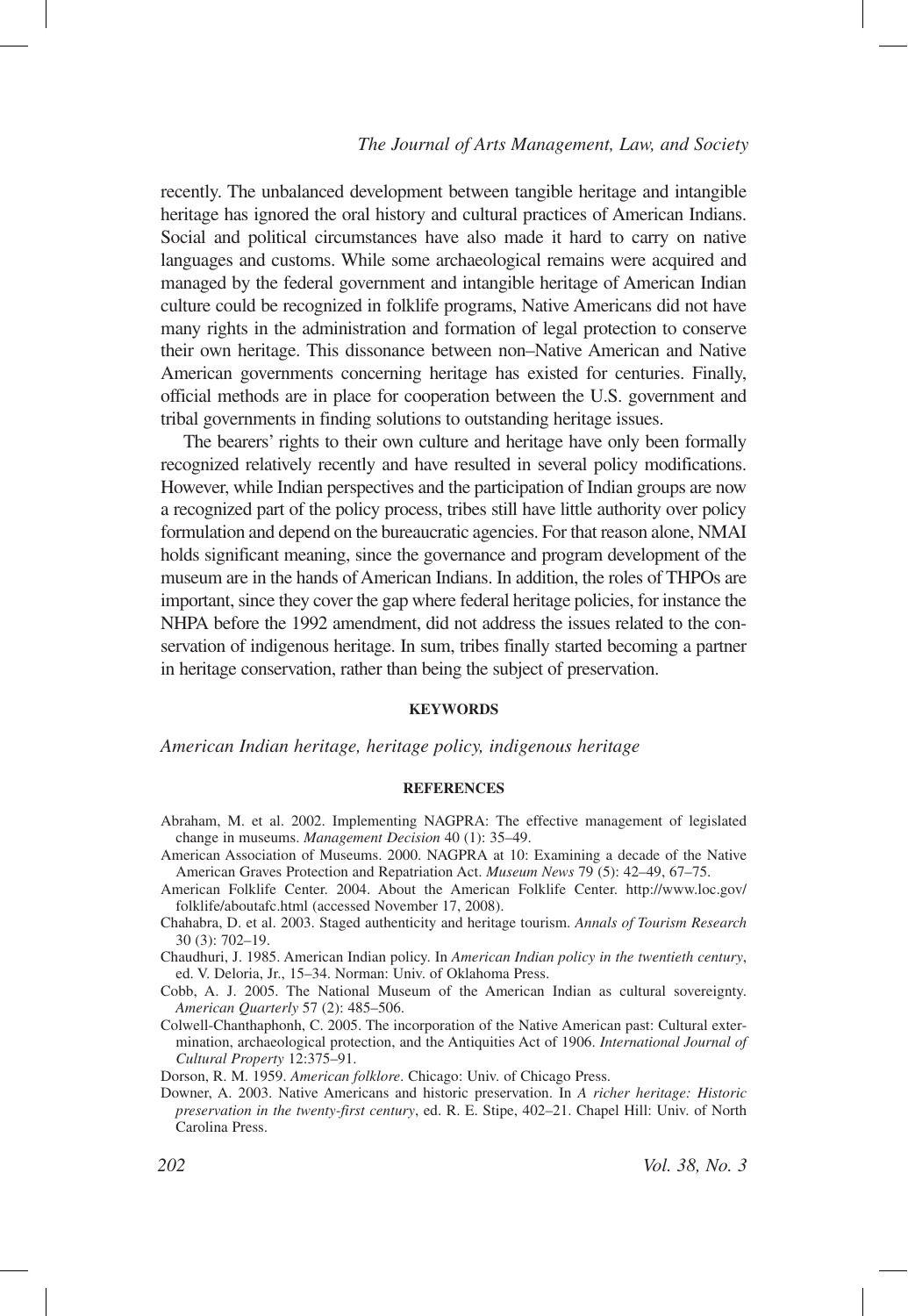- Fitzhugh, W. W. 1997. Ambassadors in sealskins: Exhibiting Eskimos at the Smithsonian. In *Exhibiting dilemmas: Issues of representation at the Smithsonian*, ed. A. Henderson and A. L. Kaeppler, 206–45. Washington: Smithsonian Institution Press.
- Gearing, F. 1968. Sovereignties and jural communities in political evolution. In *Essays on the problems of tribe*, ed. Jane Helm, 111. Seattle: Univ. of Washington Press.
- Joyce, R. O. 1992. Fame don't make the sun any cooler: Folk artists and the marketplace. In *Folk art and art worlds*, ed. J. M. Vlach and S. J. Bronner, 225–41. Logan: Utah State Univ. Press.
- Lujan, J. 2005. A museum of the Indian, not for the Indian. *American Indian Quarterly* 29 (3–4): 510–16.
- McCool, D. 1985. Indian voting. In *American Indian policy in the twentieth century*, ed. V. Deloria, Jr., 105–34. Norman: Univ. of Oklahoma Press.
- McKeown, C. T., and S. Hutt. 2003. In the smaller scope of conscience: The Native American Graves Protection and Repatriation Act twelve years after. *UCLA Journal of Environmental Law and Policy* 21 (2): 153–212.
- National Endowment for the Arts. 2008. Lifetime honors: NEA National Heritage Fellowships. http://arts.endow.gov/honors/heritage/index.html (accessed December 12, 2008).
- Oring, E. 1986. On the concept of folklore. In *Folk groups and folklore genres: An introduction*, 1–22. Logan: Utah State Univ. Press.
- Ostrowitz, J. 2005. "Concourse and periphery" in perspective. *American Indian Quarterly* 29 (3–4): 384–425.
- Pablo, M. 2001. Preservation as perpetuation. *American Indian Quarterly* 25 (1): 18–20.
- Prott, L. 2000. Defining the concept of "intangible heritage": Challenges and prospects. In *World culture report 2000: Cultural diversity, conflict and pluralism*, 72–85. Paris: UNESCO
- Rothsterin, E. 2004. Museum with Indian voice. *New York Times*, September 13, E4.
- Sharamitaro, L. M. 2001. Case study A: Association involvement across the policy process: The American Association of Museums and the case of the Native American Graves Protection and Repatriation Act (NAGPRA). *Journal of Arts Management, Law, and Society* 21 (2): 123–36.
- Sheffield, G. K. 1997. *The arbitrary Indian: The Indian Arts and Crafts Act of 1990*. Norman: Univ. of Oklahoma Press.
- Trescott, J. 2004. History's new look: At the Indian museum, a past without pedestals. *Washington Post*, September 13, A01.
- U.S. Congress. n.d. Senate. Committee on Indian Affairs. *History of the Committee on Indian Affairs*. http://indian.senate.gov/cominfo.htm (accessed December 1, 2008).
- ———. 1906. *American Antiquities Act of 1906*. *U.S. Code* 16.
- ———. 1965. *Native Hawaiian Education Act*. *U.S. Code* 42.
- ———. 1966. *National Historic Preservation Act of 1966*. Public Law 89-665.
- ———. 1975. *Indian Self-Determination and Education Assistance Act*. Public Law 93-638.
- ———. 1976. *American Folklife Preservation Act*. Public Law 94-201.
- ———. 1979. *Archeological Resources Protection Act*. Public Law 96-95.
- ———. 1989a. *National American Indian Museum Act*. 101st Cong., 1st sess. H. Rep. 101-340.
- ———. 1989b. Senate. Committee on Indian Affairs and Committee on Rules and Administration.
- *National Memorial Museum of the American Indian*. 101st Cong., 1st sess. S. Hrg. 101-203. ———. 1990a. *Indian Arts and Crafts Act of 1990*. 101st Cong., 2d sess. H. Rep. 101-400.
- 
- ———. 1990b. *Native American Graves Protection and Repatriation Act*. Public Law 101-601.
- ———. 1992. *National Historic Preservation Act*. Public Law 106-355.
- ———. 1996. *National Museum of the American Indian Act*. Public Law 104-278.
- ———. 2000a. *Indian Arts and Crafts Act of 2000*. Testimony of Tony Eriacho Jr. 106th Cong., 2d sess. S. 106-568, 43.

———. 2000b. *Native American Graves Protection and Repatriation Act*. 106th Cong., 2d sess. S. Hrg. 106-708.

- U.S. Department of the Interior. 2006. Indian Arts and Crafts Board mission. http://www.doi/gov/ iacb/mission.html (accessed November 17, 2006).
- Van Zanten, W. 2004. Constructing new terminology for intangible cultural heritage. *Museum International* 56 (1–2): 36–44.
- World Heritage Committee. 2001. United Nations Educational, Scientific and Cultural Organization convention concerning the protection of the world cultural and natural heritage. http://whc.unesco.org/en/activities/495/ (accessed December 3, 2008).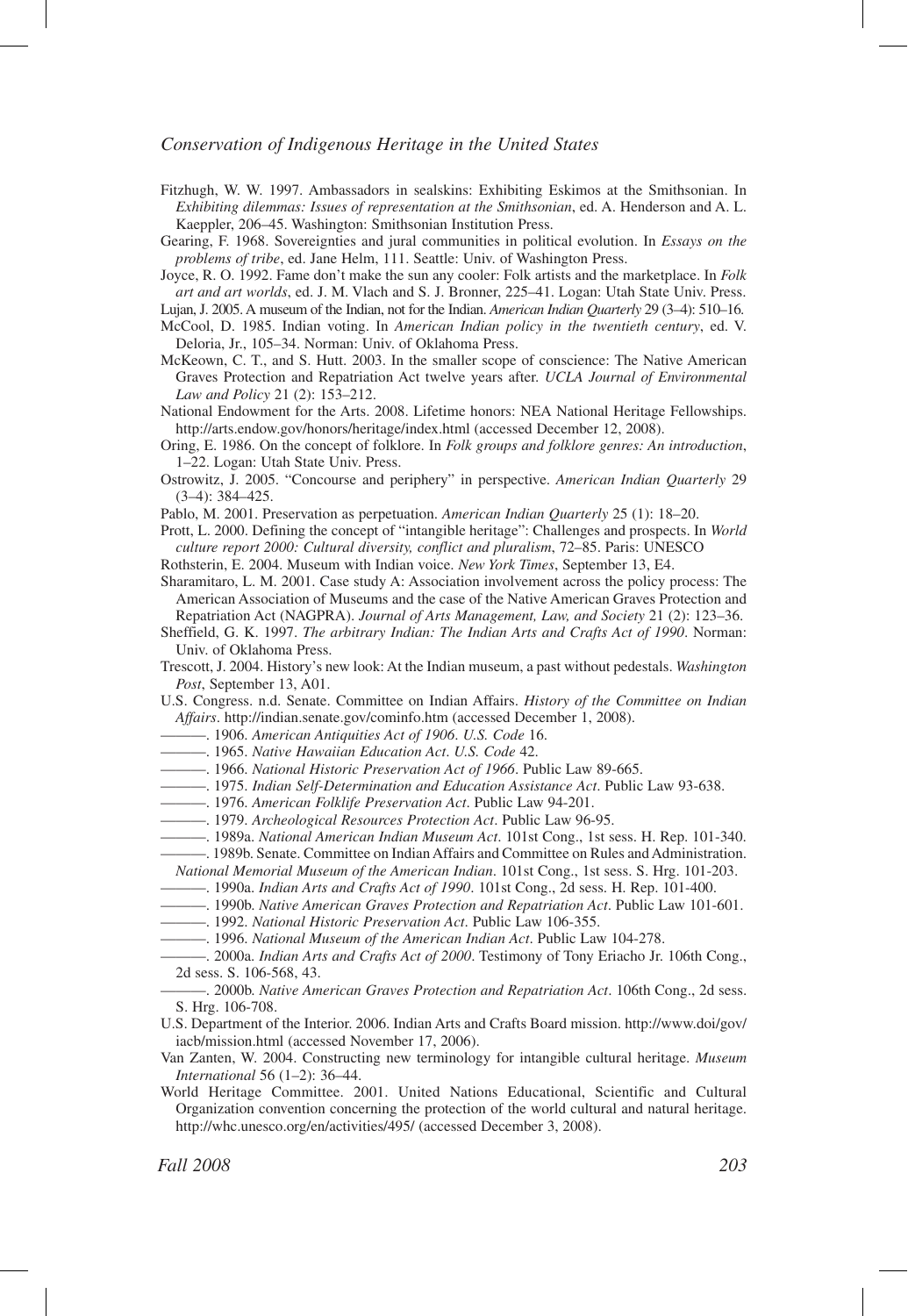# **CALL FOR PAPERS**

### The Journal of Arts Management, Law, and Society

The Journal of Arts Management, Law, and Society (JAMLS) welcomes scholarly articles on topics addressing significant issues in arts policy, management, governance, law, and cultural production.

The journal invites submissions of manuscripts in the following categories:

Research Articles: Research articles are theoretical or methodologically sound empirical contributions that further the knowledge and understanding of significant issues and developments relating to arts management, cultural policy, or the regulation of the creative sector. Articles are typically 5,000 to 6,000 words in length.

Symposia: Symposia comprise three to four related articles providing in-depth analysis of a particular topic or theme, accompanied by a short introduction. Symposia may be initiated by executive editors or by external proposal. Contributors interested in organizing a symposium should submit a proposal, including a preliminary draft/outline of the introduction, abstracts of the papers to be



included, as well as names and short biographical information of the authors. Symposia should not exceed a total of 25,000 words.

Research Notes: Research notes are shorter articles reporting preliminary results from ongoing research, empirical data, or methodological or theoretical issues or problems. Notes should be between 3,000 and 4,000 words.

Commentaries: Commentaries are short, opinion rather than research-based contributions of no more than 2,000 words. Polemical, irreverent, or critical assessments of important policy trends and management practices are welcome, as are novel policy and practice ideas and proposals. Commentaries are invited from academics as well as practitioners.

Reports: Reports and studies commissioned by government, private foundations, think tanks, and other research institutions are frequently not widely enough disseminated to reach a broader cultural policy audience. JAMLS will therefore consider reprinting executive summaries or publishing general summaries of policy-relevant research reports.

Reviews: Book reviews are normally between 800 and 1,200 words. They should provide a summary of content and the general argument of the book, while assessing the book in the context of the broader state of knowledge and/or professional experience. JAMLS also invites reviews of recent conferences and policy-relevant events.

All submissions, except for the Reports and Reviews sections, are subject to double-blind peer review, unless expressly invited by an executive editor in the context of a thematic issue. The editors encourage writers to submit manuscripts on subjects that fall within the scope outlined above. Controversial topics are welcomed, but alternative viewpoints should be acknowledged and treated in a responsible manner. The length of the article depends on the subject, but generally articles do not exceed 6,000 words.

#### SUBMISSION DETAILS

Visit JAMLS online at http://www.heldref.org/jamls for further instructions, or send articles by email to jamls@heldref.org or by mail to:

> Managing Editor The Journal of Arts Management, Law, and Society **Heldref Publications** 1319 Eighteenth Street, NW, Washington, DC 20036-1802 T: 202.296.6267